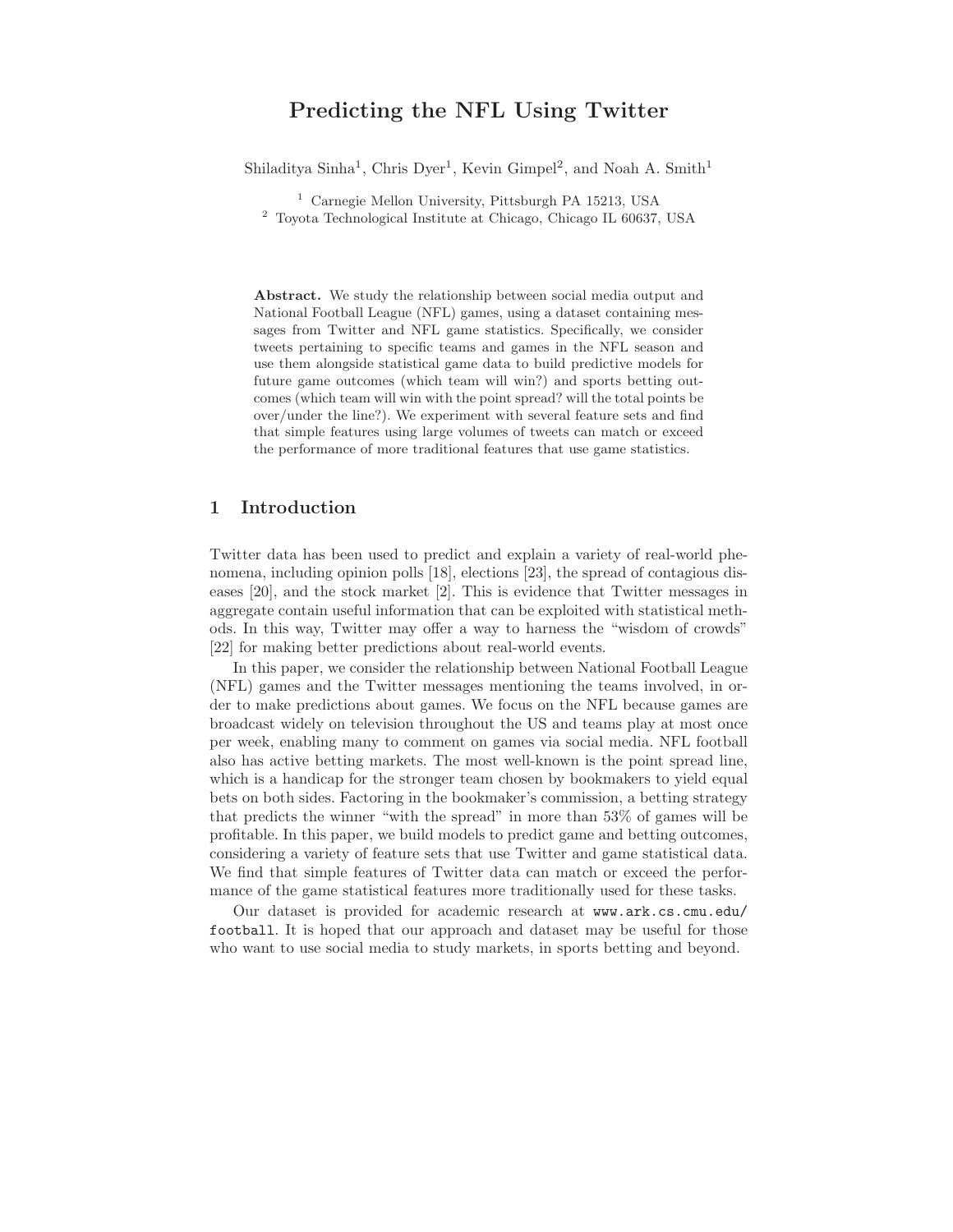# 2 Problem Domain and Related Work

Each NFL regular season spans 17 weeks from September to January, with roughly one game played per week by each team. In each game, the home team plays at their own stadium and hosts the away team. The most popular wager in NFL football is to choose the team that will win given a particular handicap called the point spread. The point spread is a number set by bookmakers that encodes the handicap for the home team. It is added to the home team's score, and then the team with the most points is called the winner with the spread (WTS). For example, if the NY Giants are hosting the NY Jets and the point spread is  $-4$ , then the Giants will have to win by at least 4 in order to win WTS. If the Giants win by fewer than 4, the Jets win  $WTS<sup>3</sup>$ . Also popular is to wager on whether the total number of points scored in the game will be above or below the over/under line.

Point spreads and over/under lines are set by sports betting agencies to reflect all publicly available information about upcoming games, including team performance and the perceived outlook of fans. Assuming market efficiency, one should not be able to devise a betting strategy that wins often enough to be profitable. In prior work, most have found the NFL point spread market to be efficient overall  $[16, 17, 4]$ , or perhaps only slightly inefficient  $[6, 5]$ . Others pronounced more conclusively in favor of inefficiency [25, 9], but were generally unable to show large biases in practice  $[10]$ .<sup>4</sup> Regardless of efficiency, several researchers have designed models to predict game outcomes [11, 21, 8, 15, 7, 1].

Recently, Hong and Skiena [12] used sentiment analysis from news and social media to design a successful NFL betting strategy. However, their main evaluation was on in-sample data, rather than forecasting. Also, they only had Twitter data from one season (2009) and therefore did not use it in their primary experiments. We use large quantities of tweets from the 2010–2012 seasons and do so in a genuine forecasting setting for both winner WTS and over/under prediction.

# 3 Data Gathering

We used Twitter (www.twitter.com) as our source of social media messages ("tweets"), using the "garden hose" (10%) stream to collect tweets during the 2010–2012 seasons. For the 2012 season, this produced an average of 42M messages per day. We tokenized the tweets using twokenize, a freely available Twitter tokenizer developed by O'Connor et al.  $[19]$ <sup>5</sup> We obtained NFL game statistics for the 2010–2012 seasons from NFLdata.com (www.nfldata.com). The data include a comprehensive set of game statistics as well as the point spread and total points line for each game obtained from bookmakers.

 $3$  If the Giants win by *exactly* 4, the result is a **push** and neither team wins WTS.

<sup>&</sup>lt;sup>4</sup> Inefficiencies have been attributed to bettors overvaluing recent success and undervaluing recent failures [24], cases in which home teams are underdogs [5], largeaudience games, including Super Bowls [6], and extreme gameday temperatures [3].

 $^5$  www.ark.cs.cmu.edu/TweetNLP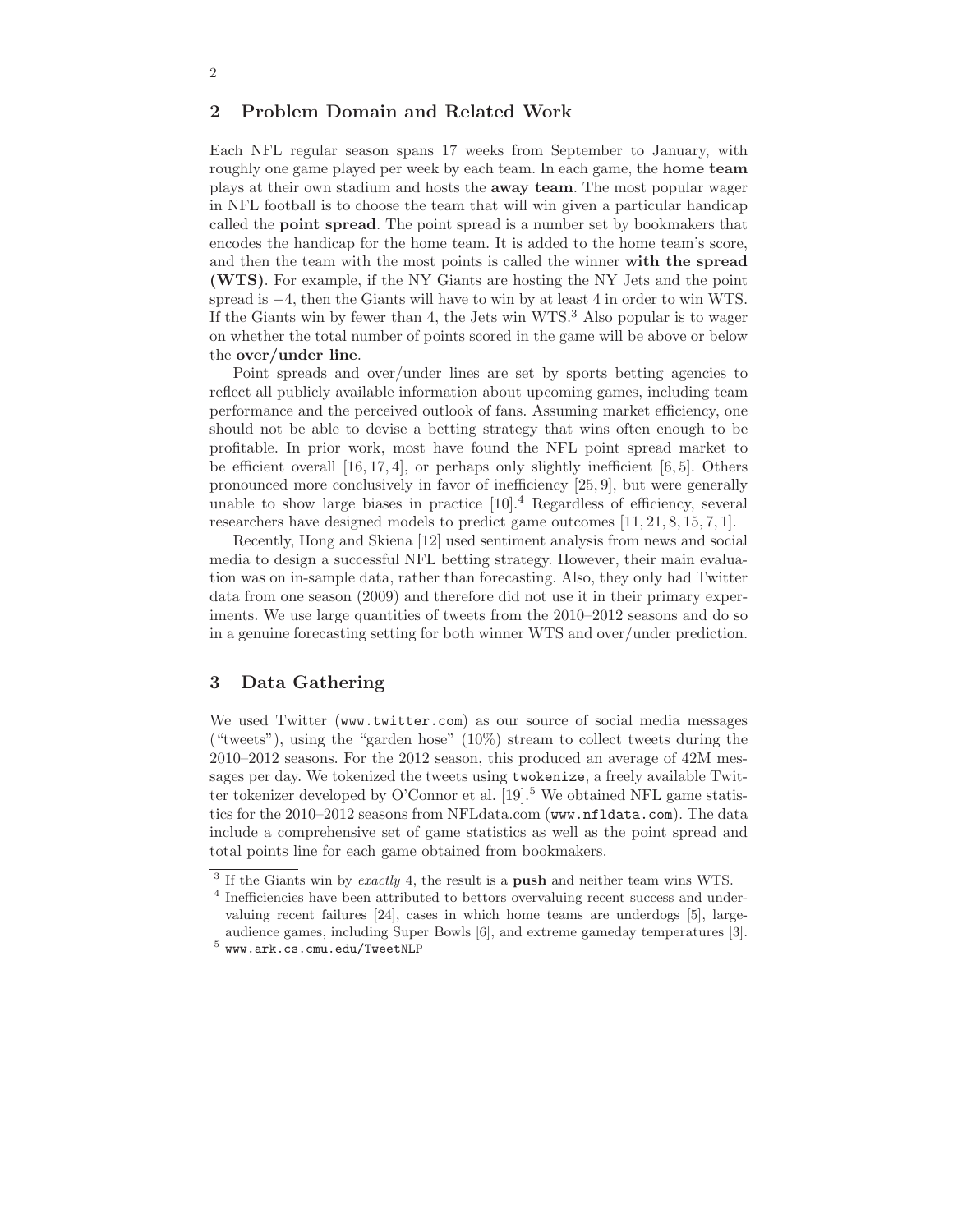Table 1. Hashtags used to assign tweets to New York Giants (top) and New York Jets (bottom). If a tweet contained any number of hashtags corresponding to exactly one NFL team, we assigned the tweet to that team and used it for our analysis.

#giants #newyorkgiants #nygiants #nyg #newyorkfootballgiants #nygmen #gmen #gogiants #gonygiants #gogiantsgo #letsgogiants #giantsnation #giantnation #jets #newyorkjets #nyjets #jetsjetsjets #jetlife #gojets #gojetsgo #letsgojets #jetnation #jetsnation

Table 2. Yearly pregame, postgame, and weekly tweet counts.

|      |         | season pregame postgame | weekly            |
|------|---------|-------------------------|-------------------|
| 2010 | 40,385  | 53.294                  | 185,709           |
| 2011 | 130,977 | 147,834                 | 524,453           |
| 2012 | 266,382 |                         | 290,879 1,014,473 |

### 3.1 Finding Relevant Tweets

Our analysis relies on finding relevant tweets and assigning them to particular games during the 2010–2012 NFL seasons. We can use timestamps to assign the tweets to particular weeks of the seasons, but linking them to teams is more difficult. We chose a simple, high-precision approach based on the presence of hashtags in tweets. We manually created a list of hashtags associated with each team, based on familiarity with the NFL and validated using search queries on Twitter. There was variation across teams; two examples are shown in Table 1.<sup>6</sup> We discarded tweets that contained hashtags from more than one team. We did this to focus our analysis on tweets that were comments on particular games from the perspective of one of the two teams, rather than tweets that were merely commenting on particular games without associating with a team. When making predictions for a game, our features only use tweets that have been assigned to the teams in those games.

For the tasks in this paper, we created several subsets of these tweets. We labeled a tweet as a weekly tweet if it occurred at least 12 hours after the start of the previous game and 1 hour before the start of the upcoming game for its assigned team. Pregame tweets occurred between 24 hours and 1 hour before the start of the upcoming game, and postgame tweets occurred between 4 and 28 hours after the start of the previous game.<sup>7</sup> Table 3.1 shows the sizes of these sets of tweets across the three NFL seasons.

 $^6$  Although our hashtag list was carefully constructed, some team names are used in many sports. After noticing that many tweets with #giants co-occurred with #kyojin, we found that we had retrieved many tweets referring to a Japanese professional baseball team also called the Giants. So we removed tweets with characters from the Katakana, Hiragana, or Han unicode character classes.

<sup>7</sup> Our dataset does not have game end times, though NFL games are nearly always shorter than 4 hours. Other time thresholds led to similar results in our analysis.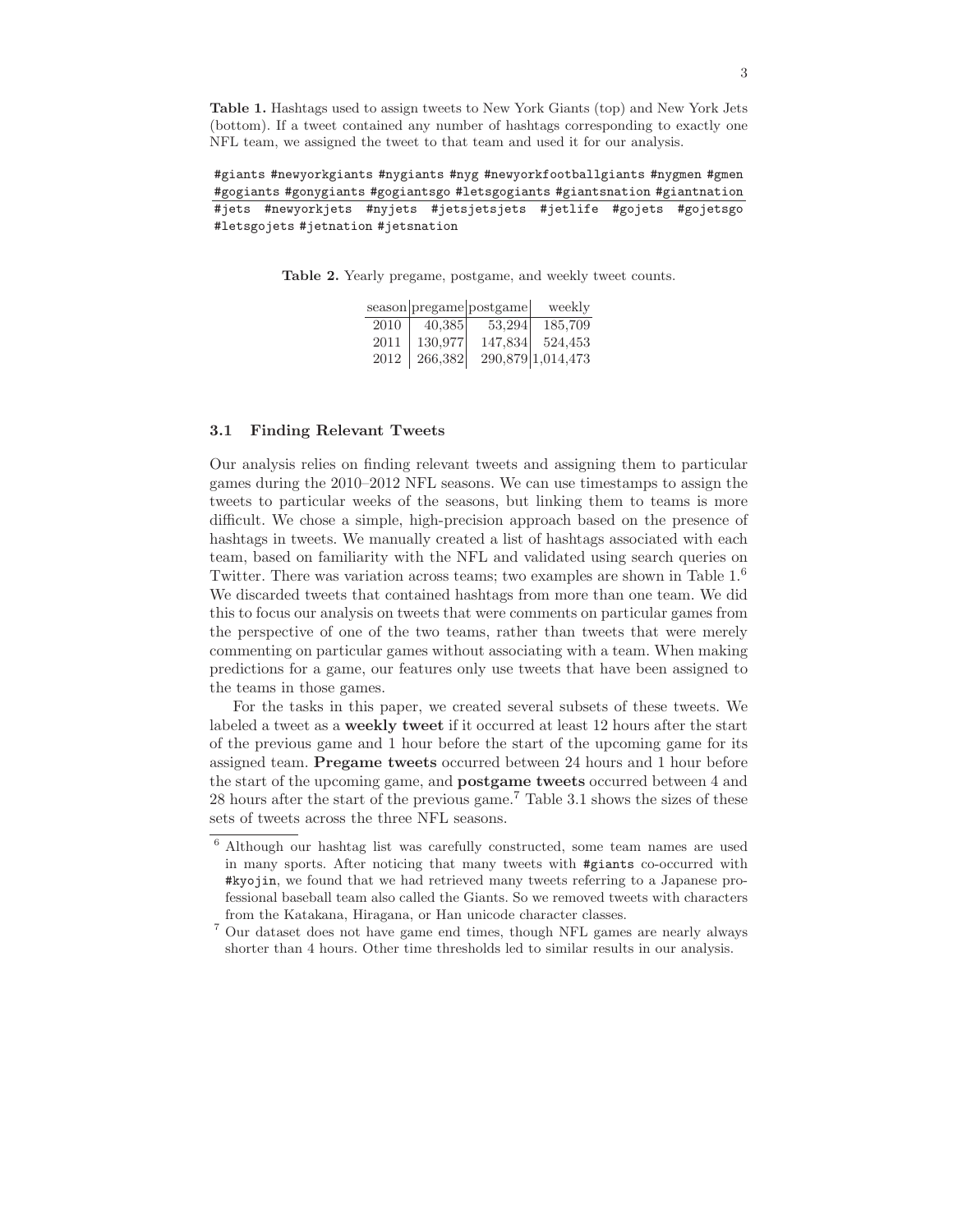Table 3. Highly weighted features for postgame tweet classification. home/away indicates that the unigram is in the tweet for the home or away team, respectively.

| predicting home team won             |                      |                                      | predicting away team won                                     |                                           |                   |
|--------------------------------------|----------------------|--------------------------------------|--------------------------------------------------------------|-------------------------------------------|-------------------|
| <i>home</i> : win                    | <i>home:</i> victory | <i>away</i> : loss <i>away</i> : win |                                                              | <i>away</i> : congrats <i>home</i> : lost |                   |
| <i>home</i> : won                    | home: WIN            | <i>away</i> : lost <i>away</i> : won |                                                              | <i>away</i> : Go                          | <i>home:</i> loss |
| <i>home:</i> Great <i>away:</i> lose |                      |                                      | <i>away</i> : refs   <i>away</i> : Great <i>away</i> : proud |                                           | <i>home</i> : bad |

To encourage future work, we have released our data for academic research at www.ark.cs.cmu.edu/football. It includes game data for regular season games during the 2010–2012 seasons, including the point spread and total points line. We also include tweet IDs for the tweets that have been assigned to each team/game.

# 4 Data Analysis

Our dataset enables study of many questions involving professional sports and social media. We briefly present one study in this section: we measure our ability to classify a postgame tweet as whether it follows a win or a loss by its assigned team. By using a classifier with words as features and inspecting highly-weighted features, we can build domain-specific sentiment lexicons.

To classify postgame tweets in a particular week  $k$  in 2012, we train a logistic regression classifier on all postgame tweets starting from 2010 up to but not including week  $k$  in 2012. We use simple bag-of-words features, conjoining unigrams with an indicator representing whether the tweet is for a home or away team. In order to avoid noise from rare unigrams, we only used a unigram feature for a tweet if the unigram appeared in at least 10 tweets during the week that the tweet was written. We achieved an average accuracy of 67% over the tested weeks. Notable features that were among the top or bottom 30 weighted features are listed in Tab. 3. Most are intuitive ("win", "Great", etc.). Additionally, we surmise that fans are more likely to comment on the referees ("away: refs") after their team loses than after a win.

### 5 Forecasting

We consider the idea that fan behavior in aggregate can capture meaningful information about upcoming games, and test this claim empirically by using tweets to predict outcomes of NFL games on a weekly basis. We establish baselines using features derived from statistical game data, building upon prior work [7], and compare accuracies to those of our predictions made using Twitter data.

### 5.1 Modeling and Training

We use a logistic regression classifier to predict game and betting outcomes. In order to measure the performance of our feature sets, and tune hyperparameters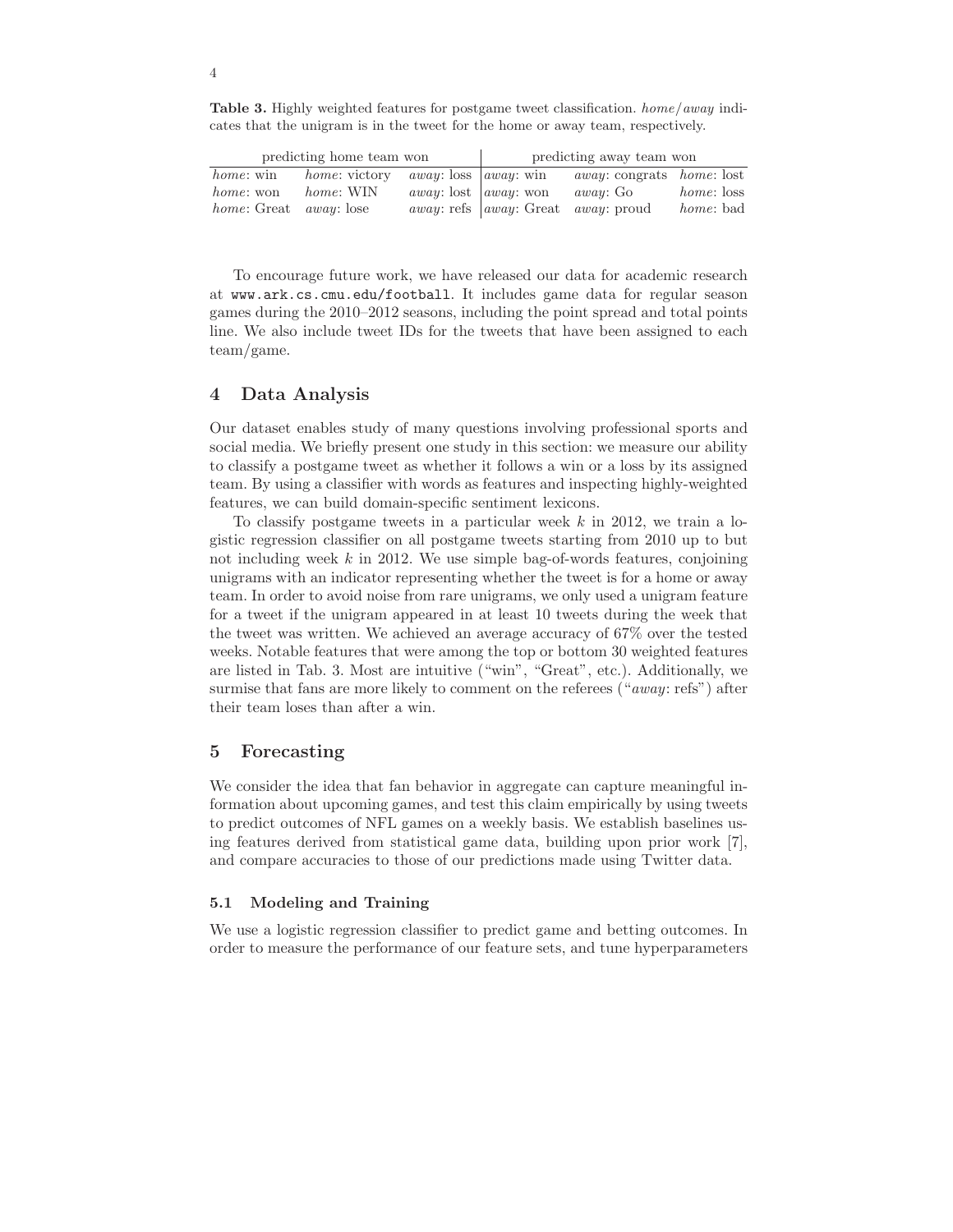Table 4. List of preliminary feature sets using only game statistics, numbered for reference as  $F_i$ . \*Denotes that the features appear for both the home and away teams.

| point spread line $(F_1)$                 | over/under line $(F_2)$                                                                                               |
|-------------------------------------------|-----------------------------------------------------------------------------------------------------------------------|
|                                           | avg. points beaten minus missed spread avg. points beaten minus missed over/under                                     |
| by in current season <sup>*</sup> $(F_3)$ | by in current season <sup>*</sup> $(F_4)$                                                                             |
|                                           | avg. points scored in current season <sup>*</sup> $(F_5)$ avg. points given up in current season <sup>*</sup> $(F_6)$ |
|                                           | $\alpha$ avg. total points scored in current season* $\alpha$ (point spread + points scored) in current               |
| $(F_7)$                                   | season <sup>*</sup> $(F_8)$                                                                                           |
|                                           | home team win WTS percentage in home avg. interceptions thrown in current season <sup>*</sup>                         |
| games in current season                   | avg. fumbles lost in current season <sup>*</sup>                                                                      |
|                                           | away team win WTS percentage in away avg. times sacked in current season* $(F_{10})$                                  |
| games in current season $(F_9)$           |                                                                                                                       |

for our model as the season progresses, we use the following scheme: to make predictions for games taking place on week  $k \in [4, 16]$  in 2012, we use all games from weeks [1, 16] of seasons 2010 and 2011, as well as games from weeks  $[1, k-3]$  in 2012 as training data.<sup>8</sup> We then determine the  $L_1$  or  $L_2$  regularization coefficient from the set  $\{0, 1, 5, 10, 25, 50, 100, 250, 500, 1000\}$  that maximizes accuracy on the development set, which consists of weeks  $[k-2, k-1]$  of 2012. We follow this procedure to find the best regularization coefficients separately for each feature set and each test week  $k$ . We use the resulting values for final testing on week k. We repeat for all test weeks  $k \in [4, 16]$  in 2012. To evaluate, we compute the accuracy of our predictions across all games in all test weeks. We note that these predictions occur in a strictly online setting, and do not consider any information from the future.

### 5.2 Features

Statistical Game Features We start with the 10 feature sets shown in Tab. 4 which only use game statistical data. We began with features from Gimpel [7] and settled upon the feature sets in the table by testing on seasons 2010–2011 using a scheme similar to the one described above. These 10 feature sets and the collection of their pairwise unions, a total of 55 feature sets, serve as a baseline to compare to our feature sets that use Twitter data.

Twitter Unigram Features When using tweets to produce feature sets, we first consider an approach similar to the one used in Sec. 4. In this case, for a given game, we assign the feature (home/away, unigram) the value  $log(1+unigram)$  frequency over all weekly tweets assigned to the  $home/away$  team). As a means of

<sup>8</sup> We never test on weeks 1–3, and we do not train or test on week 17; it is difficult to predict the earliest games of the season due to lack of historical data and week 17 sees many atypical games among teams that have been confirmed or eliminated from play-off contention.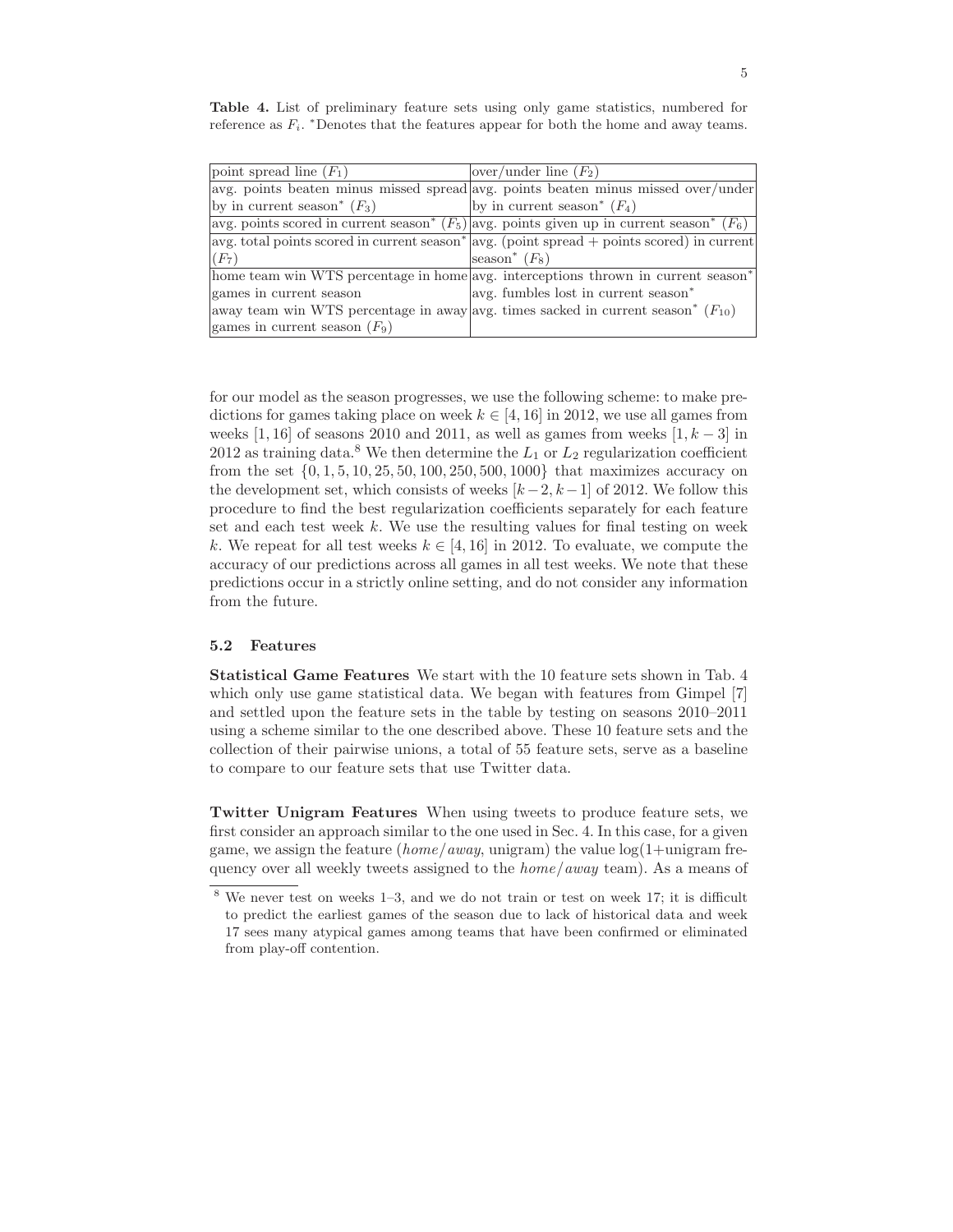noise reduction, we only consider (home/away, unigram) pairs occurring in at least 0.1% of the weekly tweets corresponding to the given game; this can be determined before the game takes place. This forms an extremely high-dimensional feature space in contrast to the game statistics features, so we now turn to dimensionality reduction.

Dimensionality Reduction To combine the above two feature sets, we use canonical correlation analysis (CCA) [13]. We use CCA to simultaneously perform dimensionality reduction on the unigram features and the game statistical features to yield a low-dimensional representation of the total feature space.

For a paired sample of vectors  $\mathbf{x}_1^i \in \mathbb{R}^{m_1}$  and  $\mathbf{x}_2^i \in \mathbb{R}^{m_2}$ , CCA finds a pair of linear transformations of the vectors onto  $\mathbb{R}^k$  so as to maximize the correlation of the projected components and so that the correlation matrix between the variables in the canonical projection space is diagonal. While developed to compute the degree of correlation between two sets of variables, it is a good fit for multi-view learning problems in which the predictors can be partitioned into disjoint sets ('views') and each is assumed sufficient for making predictions. Previous work has focused on the semi-supervised setting in which linear transformations are learned from collections of predictors and then regression is carried out on the low dimensional projection, leading to lower sample complexity [14]. Here, we retain the fully supervised setting, but use CCA for dimensionality reduction of our extremely high-dimensional Twitter features. We experiment with several values for the number of components of the reduced matrices resulting from CCA.

Twitter Rate Features As another way to get a lower-dimensional set of Twitter features, we consider a feature that holds a signed representation of the level of increase/decrease in a team's weekly tweet volume compared to the previous week. In computing these rate features, we begin by taking the difference of a team's weekly tweet volume for the week to be predicted  $v_{\text{curr}}$ , and the team's weekly tweet volume for the previous week in which they had a game  $v_{\text{prev}}$  or the team's average weekly tweet volume after its previous game  $v_{\text{prevavg}}$ . We will use  $v_{\text{old}}$  to refer to the subtracted quantity in the difference, either  $v_{\text{prev}}$  or  $v_{\text{prevavg}}$ . This difference is mapped to a categorical variable based on the value of a parameter  $\Delta$  which determines how significant we consider an increase in volume from  $v_{old}$  to be. Formally, we define a function rate $s$ :  $\mathbb{Z} \times \mathbb{Z} \times \mathbb{N} \to \{-2, -1, 0, 1, 2\}, (v_{old}, v_{curr}, \Delta) \mapsto \text{sign}(v_{curr} - v_{old}) \lfloor \frac{|v_{curr} - v_{old}|}{\Delta} \rfloor$ that is decreasing in its first argument, increasing in its second argument, and whose absolute value is decreasing in its third argument.

This idea of measuring the rate of change in tweet volumes is further generalized by categorizing the difference in volume  $(v_{\text{curr}} - v_{\text{old}})$  by computing its percentage of  $v_{old}$ , or formally as a function rate  $P : \mathbb{Z} \times \mathbb{Z} \times (0, 1] \rightarrow \{-2, -1, 0, 1, 2\},\$  $(v_{\text{old}}, v_{\text{curr}}, \theta) \mapsto \text{sign}(v_{\text{curr}} - v_{\text{old}}) \lfloor \frac{|v_{\text{curr}} - v_{\text{old}}|}{\theta, v_{\text{old}}} \rfloor$  $\frac{\mu_{\text{irr}} - \nu_{\text{old}}}{\theta \cdot v_{\text{old}}}$  which has the same functional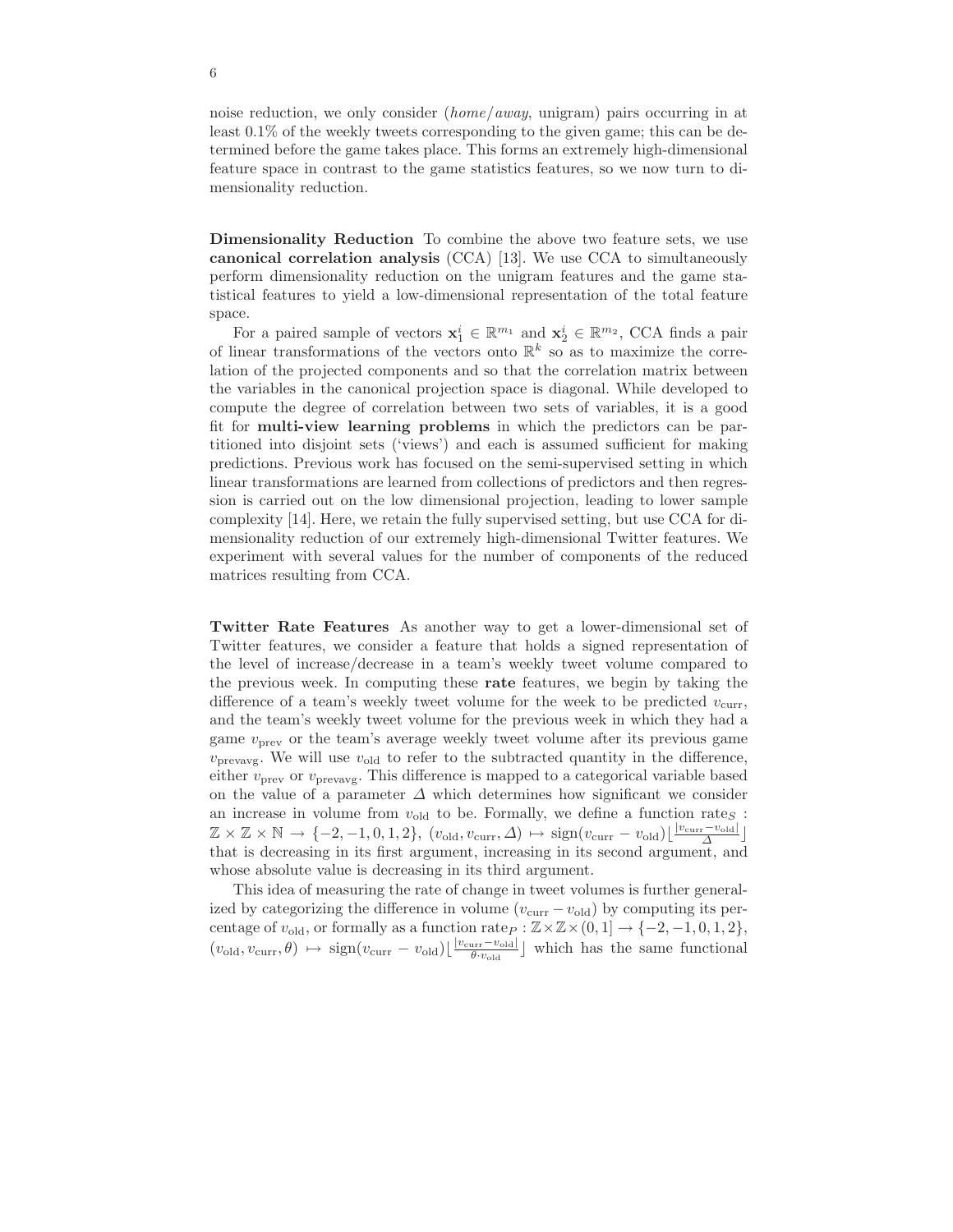Table 5. Example of how the rate<sub>S</sub> feature is defined with  $\Delta = 500$  (left) and how the rate<sub>P</sub> feature is defined with  $\theta = .2$ .

| $v_{old}$ | $v_{\rm curr}$                | $\left \text{rate}_{S}(v_{\text{old}}, v_{\text{curr}}, 500)\right $ | $v_{old}$ | $v_{\text{curr}}$           | $\vert \text{rate}_P(v_{\text{old}}, v_{\text{curr}}, .2) \vert$ |
|-----------|-------------------------------|----------------------------------------------------------------------|-----------|-----------------------------|------------------------------------------------------------------|
| 2000      | $(3000,\infty)$               |                                                                      | 2000      | $(2800,\infty)$             |                                                                  |
|           | $\boxed{2000}$ (2500, 3000)   |                                                                      |           | 2000[(2400, 2800)]          |                                                                  |
|           | $\boxed{2000}$ [1500, 2500]   |                                                                      |           | $\boxed{2000}$ [1600, 2400] |                                                                  |
|           | $\boxed{2000}$ $(1000, 1500)$ | - 1                                                                  |           | $2000$ [1200, 1600)         | - 1                                                              |
| 2000      | [0, 1000)                     | -9                                                                   | 2000      | [0, 1200)                   |                                                                  |

properties as the rate<sub>S</sub> function. Examples of how the rate<sub>S</sub> and rate<sub>P</sub> functions are defined are provided in Table 5. Thus, we may take  $v_{old} = v_{prev}$  or  $v_{\text{old}} = v_{\text{prevavg}}$ , and categorize the difference using a static constant  $\Delta$  or a percentage  $\theta$  of  $v_{old}$ , giving us four different versions of the rate feature.

In preliminary testing on the 2010 and 2011 seasons, we found that the rates feature worked best with  $v_{old} = v_{prev}$  and  $\Delta = 500$ , so we also use these values in our primary experiments below with rates. For rate $_P$ , we experiment with  $\theta \in \{0.1, 0.2, 0.3, 0.4, 0.5\}$  and  $v_{old} \in \{v_{prev}, v_{prevavg}\}.$ 

#### 5.3 Experiments

We consider three prediction tasks: winner, winner WTS, and over/under. Our primary results are shown in Tab. 7. We show results for all three tasks for several individual feature sets. We also experimented with many conjunctions of feature sets; the best results for each task over all feature set conjunctions tested are shown in the final three rows of the table.

The Twitter unigram features alone do poorly on the WTS task (47.6%), but they improve to above 50% when combined with the statistical features via CCA. Surprisingly, however, the Twitter unigram features alone perform better than most other feature sets on over/under prediction, reaching 54.3%. This may be worthy of follow-up research. On winner WTS prediction, the Twitter rates feature (with  $v_{\text{prev}}$  and  $\Delta = 500$ ) obtains an accuracy above 55%, which is above the accuracy needed to be profitable after factoring in the bookmaker's commission. We found these hyperparameter settings ( $v_{\text{prev}}$  and  $\Delta$ ) based on preliminary testing on the 2011 season, in which they consistently performed better than other values; the success translates to the 2012 season as well. Interestingly, the Twitter rate features perform better on winner WTS than on straight winner prediction, while most statistical feature sets perform better on winner prediction. We see a similar trend in Tab. 6, which shows results with Twitter rate<sub>P</sub> features with various values for  $\theta$  and  $v_{old}$ .

We observed in preliminary experiments on the 2011 season that feature sets with high predictive accuracy early on in the season will not always be effective later, necessitating the use of different feature sets throughout the season. For each week  $k \in [5, 16]$ , we use the training and testing scheme described in Sec. 5.1 to compute the feature set that achieved the highest accuracy on average over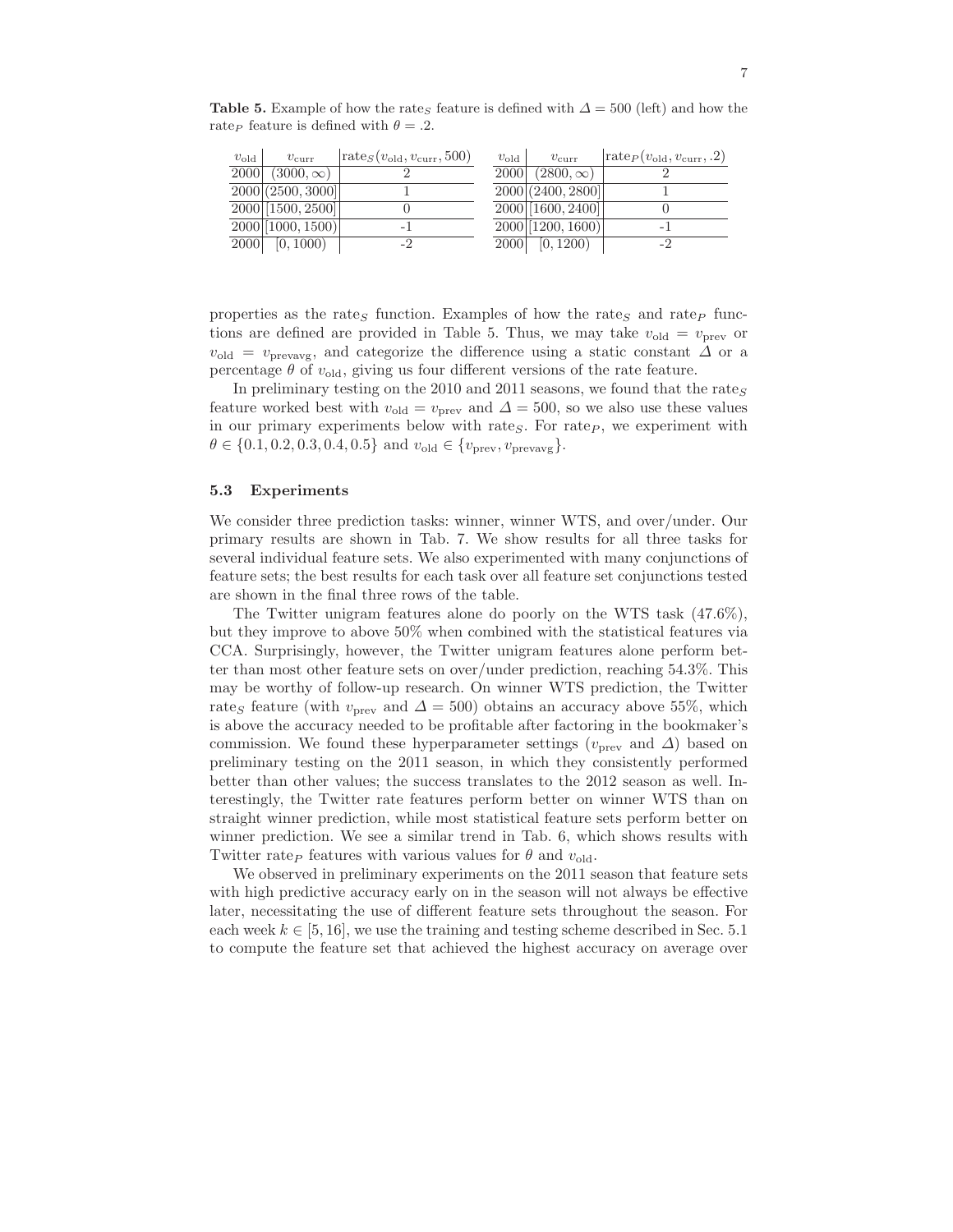the previous two weeks, starting with week 3. This method of feature selection is similar to our method of tuning regularization coefficients. Over 12 weeks and 177 games in the 2012 season, this strategy correctly predicted the winner 63.8% of the time, the winner WTS 52.0% of the time, and the over under 44.1% of the time. This is a simple way of selecting features and future work might experiment with more sophisticated online feature selection techniques. We expect there to be room for improvement due to the low accuracy on the over/under task (44.1%) despite there being several feature sets with much higher accuracies, as can be seen in Tab. 7.

Another simple method of selecting a feature set for week  $k \in [4, 16]$  is choosing the feature set achieving the highest accuracy on average over all previous weeks, starting with week 3, using the same scheme described in Sec. 5.1. This feature set can be thought of as the best feature set at the point in the season at which it is chosen. In Fig. 1 we observe that the best feature set changes very frequently, going through 8 different feature sets in a 13-week period.

|          | $v_{\rm prev}$ |      | $v_{\text{prevavg}}$ |      |  |
|----------|----------------|------|----------------------|------|--|
| $\theta$ | winner         | WTS  | winner               | WTS  |  |
| 0.1      | 51.0           | 51.4 | 51.0                 | 50.0 |  |
| 0.2      | 53.8           | 51.0 | 52.4                 | 45.7 |  |
| 0.3      | 51.4           | 52.4 | 52.4                 | 54.3 |  |
| 0.4      | 54.8           | 49.5 | 51.4                 | 49.5 |  |
| $0.5\,$  | 52.9           | 45.2 | 53.4                 | 49.5 |  |

**Table 6.** rate<sub>P</sub> winner and winner WTS accuracies for different values of  $\theta$  and  $v_{old}$ .

# 6 Conclusion

We introduced a new dataset that includes a large volume of tweets aligned to NFL games from the 2010–2012 seasons. We explored a range of feature sets for predicting game outcomes, finding that simple feature sets that use Twitter data could match or exceed the performance of game statistics features. Our dataset is made available for academic research at www.ark.cs.cmu.edu/football.

Acknowledgments We thank the anonymous reviewers, Scott Gimpel at NFLdata.com, Brendan O'Connor, Bryan Routledge, and members of the ARK research group. This research was supported in part by the National Science Foundation (IIS-1054319) and Sandia National Laboratories (fellowship to K. Gimpel).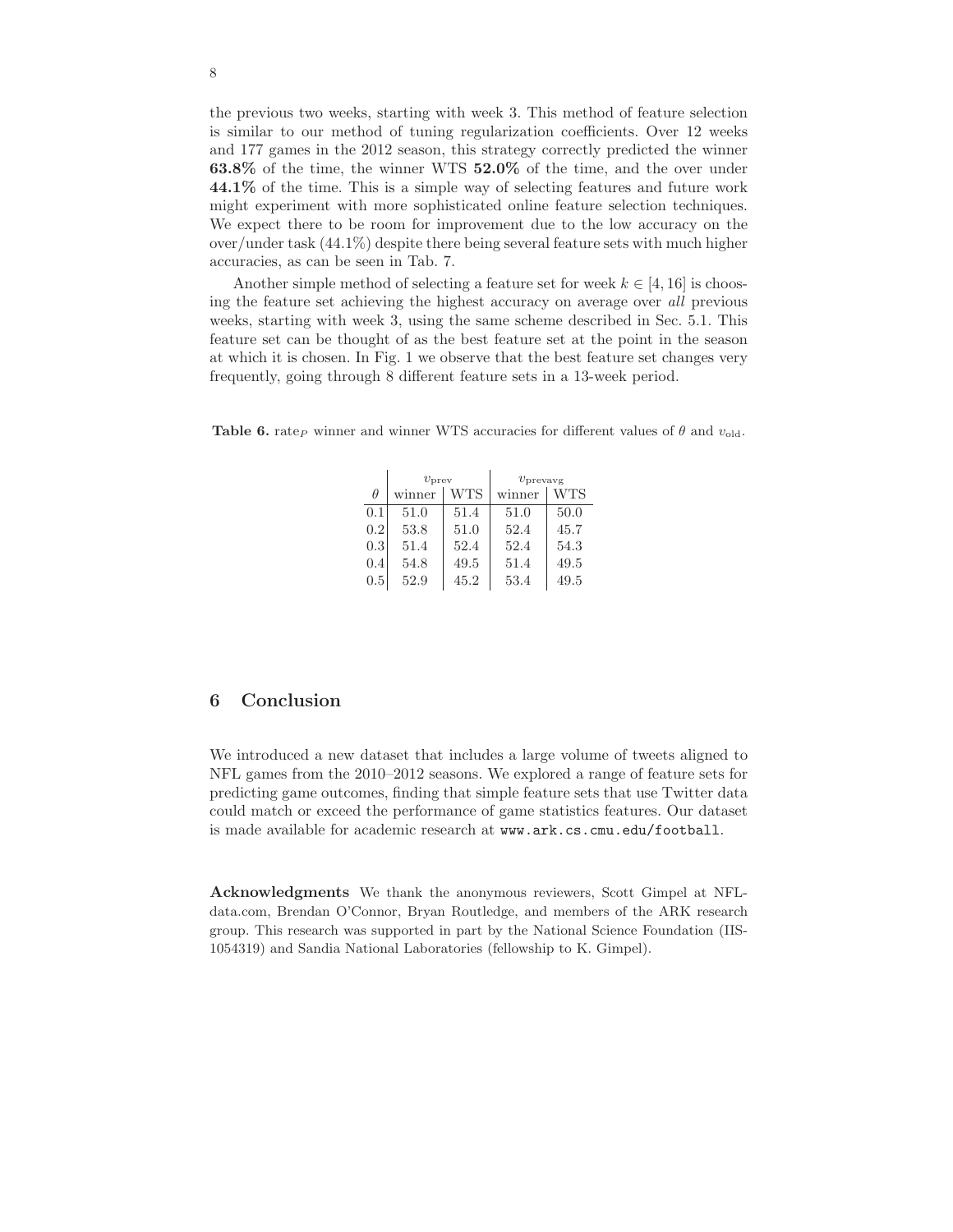|                                                                                     | prediction tasks |            |               |
|-------------------------------------------------------------------------------------|------------------|------------|---------------|
| features                                                                            | winner           | <b>WTS</b> | $over/$ under |
| point spread line $(F_1)$                                                           | 60.6             | 47.6       | 48.6          |
| over/under line $(F_2)$                                                             | 52.3             | 49.0       | 48.6          |
| $F_3$                                                                               | 56.3             | 50.0       | 50.0          |
| $F_4$                                                                               | 52.3             | 54.8       | 50.5          |
| $F_5$                                                                               | 65.9             | 51.0       | 44.7          |
| $F_{10}$                                                                            | 56.7             | 51.4       | 46.6          |
| $\bigcup_i F_i$                                                                     | 63.0             | 47.6       | 51.0          |
| Twitter unigrams                                                                    | 52.3             | 47.6       | 54.3          |
| CCA: $\bigcup_i F_i$ and Twitter unigrams, 1 component                              | 47.6             | 50.4       | 43.8          |
| 2 components                                                                        | 47.6             | 51.0       | 43.8          |
| 4 components                                                                        | 50.5             | 51.9       | 44.2          |
| 8 components                                                                        | 47.6             | 48.1       | 42.3          |
| Twitter rate <sub>S</sub> $(v_{\text{prev}}, \Delta = 500)$                         | 51.0             | 55.3       | 52.4          |
| $F_5 \cup F_9 \cup$ Twitter rate $p(v_{prev}, \theta = .2)$                         | $65.9*$          | 51.4       | 48.1          |
| $F_3 \cup F_{10} \cup$ Twitter rate <sub>P</sub> ( $v_{\text{prev}}, \theta = .1$ ) | 56.3             | $57.2*$    | 48.1          |
| $F_3 \cup F_4 \cup$ Twitter rate <sub>S</sub> ( $v_{\text{prev}}, \Delta = 200$ )   | 54.8             | 49.0       | $58.2*$       |

Table 7. Accuracies across prediction tasks and feature sets. Lower pane shows oracle feature sets for each task, with the highest accuracies starred.



Fig. 1. Weekly accuracies for the best overall feature set in hindsight, and the best feature set leading up to the given week for winner WTS prediction. Marks above the 'Best feature set before week' line indicate weeks where the best feature set changed.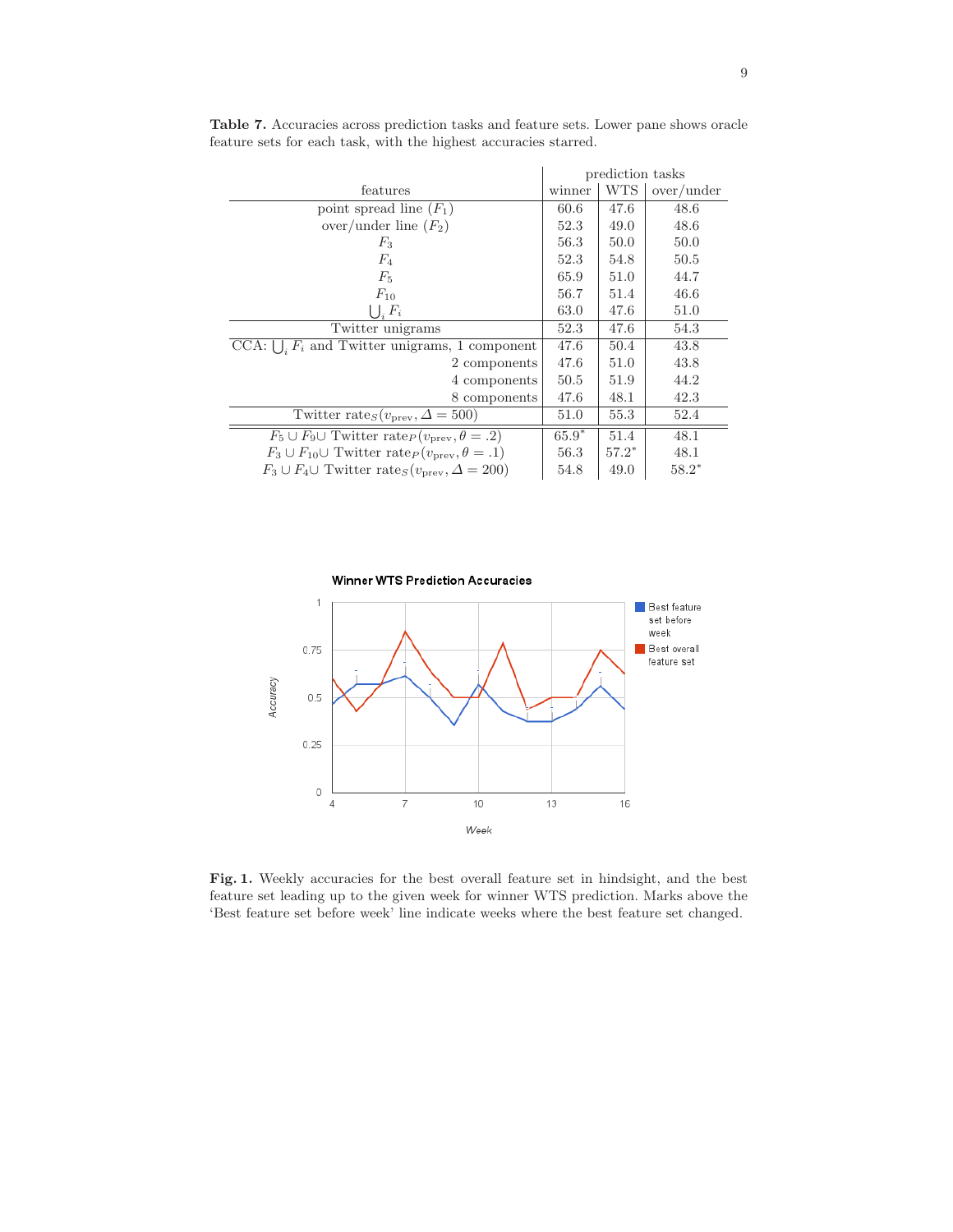# References

- 1. Baker, R.D., McHale, I.G.: Forecasting exact scores in national football league games. International Journal of Forecasting 29(1), 122–130 (2013)
- 2. Bollen, J., Mao, H., Zeng, X.J.: Twitter mood predicts the stock market. Journal of Computational Science 2(1) (2011)
- 3. Borghesi, R.: The home team weather advantage and biases in the nfl betting market. Journal of Economics and Business 59(4), 340–354 (2007)
- 4. Boulier, B.L., Stekler, H.O., Amundson, S.: Testing the efficiency of the National Football League betting market. Applied Economics 38(3), 279–284 (February 2006)
- 5. Dare, W.H., Holland, A.S.: Efficiency in the NFL betting market: modifying and consolidating research methods. Applied Economics 36(1), 9–15 (2004)
- 6. Dare, W.H., MacDonald, S.S.: A generalized model for testing the home and favorite team advantage in point spread markets. Journal of Financial Economics 40(2), 295–318 (1996)
- 7. Gimpel, K.: Beating the NFL football point spread (2006), unpublished manuscript
- 8. Glickman, M.E., Stern, H.S.: A state-space model for National Football League scores. JASA 93(441), 25–35 (1998)
- 9. Golec, J., Tamarkin, M.: The degree of inefficiency in the football betting market : Statistical tests. Journal of Financial Economics 30(2), 311–323 (December 1991)
- 10. Gray, P.K., Gray, S.F.: Testing market efficiency: Evidence from the NFL sports betting market. The Journal of Finance 52(4), 1725–1737 (1997)
- 11. Harville, D.A.: Predictions for National Football League games via linear-model methodology. JASA 75(371), 516–524 (1980)
- 12. Hong, Y., Skiena, S.: The wisdom of bookies? sentiment analysis versus the NFL point spread. In: Proc. of ICWSM (2010)
- 13. Hotelling, H.: Relations between two sets of variates. Biometrika 28(3–4), 321–377 (1936)
- 14. Kakade, S.M., Foster, D.P.: Multi-view regression via canonical correlation analysis. In: Proc. of COLT (2007)
- 15. Knorr-Held, L.: Dynamic rating of sports teams. The Statistician 49(2), 261–276 (2000)
- 16. Lacey, N.J.: An estimation of market efficiency in the nfl point spread betting market. Applied Economics 22(1), 117–129 (1990)
- 17. Levitt, S.D.: How do markets function? an empirical analysis of gambling on the National Football League. Economic Journal 114(495), 2043–2066 (2004)
- 18. O'Connor, B., Balasubramanyan, R., Routledge, B.R., Smith, N.A.: From Tweets to polls: Linking text sentiment to public opinion time series. In: Proc. ICWSM (2010)
- 19. O'Connor, B., Krieger, M., Ahn, D.: Tweetmotif: Exploratory search and topic summarization for twitter. Proc. of ICWSM pp. 2–3 (2010)
- 20. Paul, M.J., Dredze, M.: You are what you Tweet: Analyzing Twitter for public health. In: Proc. of ICWSM (2011)
- 21. Stern, H.: On the probability of winning a football game. The American Statistician 45(3), 179–183 (1991)
- 22. Surowiecki, J.: The Wisdom of Crowds. Anchor (2005)
- 23. Tumasjan, A., Sprenger, T.O., Sandner, P.G., Welpe, I.M.: Predicting elections with Twitter: What 140 characters reveal about political sentiment. In: Proc. of ICWSM (2010)